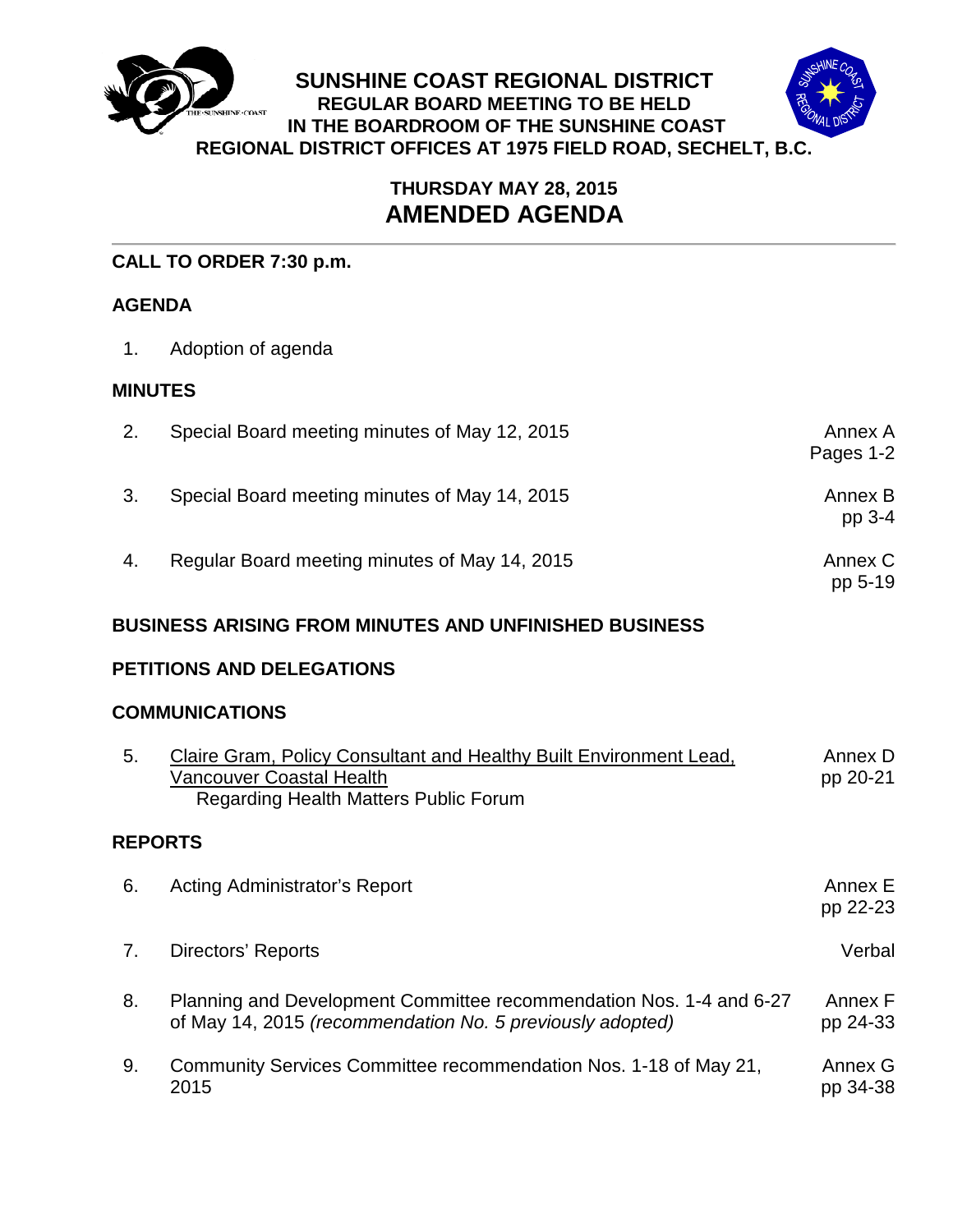| 9a             | <b>DADD</b> Corporate and Administrative Services Committee<br>recommendation Nos. 6, 9, 13 and 14 of May 28, 2015                                                          | Late Item<br>p 38a-d  |
|----------------|-----------------------------------------------------------------------------------------------------------------------------------------------------------------------------|-----------------------|
| 9b             | ADD Treasurer - Gibsons and District Public Library Building Update<br>(report referred from May 28, 2015 Corporate and Administrative Services<br>Committee)               | Late Item<br>pp 38e-k |
| 9c             | <b>DADD</b> Emergency Program Coordinator – Climate Change Risk<br>Assessment (report referred from May 28, 2015 Corporate and<br><b>Administrative Services Committee)</b> | Late Item<br>pp 38l-m |
| 10.            | Manager of Legislative Services - Appointment of Alternate Representative<br>to AVICC Special Committee on Solid Waste Management                                           | Verbal                |
| <b>MOTIONS</b> |                                                                                                                                                                             |                       |
| <b>BYLAWS</b>  |                                                                                                                                                                             |                       |
| 11.            | "Sunshine Coast Regional District Zoning Amendment Bylaw No. 310.158,<br>2014" - second reading<br>(Voting - Electoral Area Directors - 1 vote each)                        | Annex H<br>pp 39-41   |
| 12.            | "Sunshine Coast Regional District Zoning Amendment Bylaw No. 310.161,<br>2015" - first reading<br>(Voting - Electoral Area Directors - 1 vote each)                         | Annex I<br>p 42       |
| 13.            | "Sunshine Coast Regional District Zoning Amendment Bylaw No. 310.163,<br>$2015"$ – first reading<br>(Voting - Electoral Area Directors - 1 vote each)                       | Annex J<br>pp 43-48   |
| 14.            | "Sunshine Coast Regional District Electoral Area A Zoning Amendment<br>Bylaw No. 337.112, 2015" - first reading<br>(Voting - Electoral Area Directors - 1 vote each)        | Annex K<br>pp 49-53   |
|                |                                                                                                                                                                             |                       |

## **NEW BUSINESS**

## **IN CAMERA**

THAT the public be excluded from attendance at the meeting in accordance with Section 90 (1) (c), (e), (i), (k) and 2 (b) of the *Community Charter* – "labour relations or other employee relations", "the acquisition, disposition or expropriation of land or improvements…", "the receipt of advice that is subject to solicitor-client privilege, including communication necessary for that purpose", "negotiations and related discussions respecting the proposed provision of a municipal service…" and "the consideration of information received and held in confidence relating to negotiations between the municipality and a provincial government…".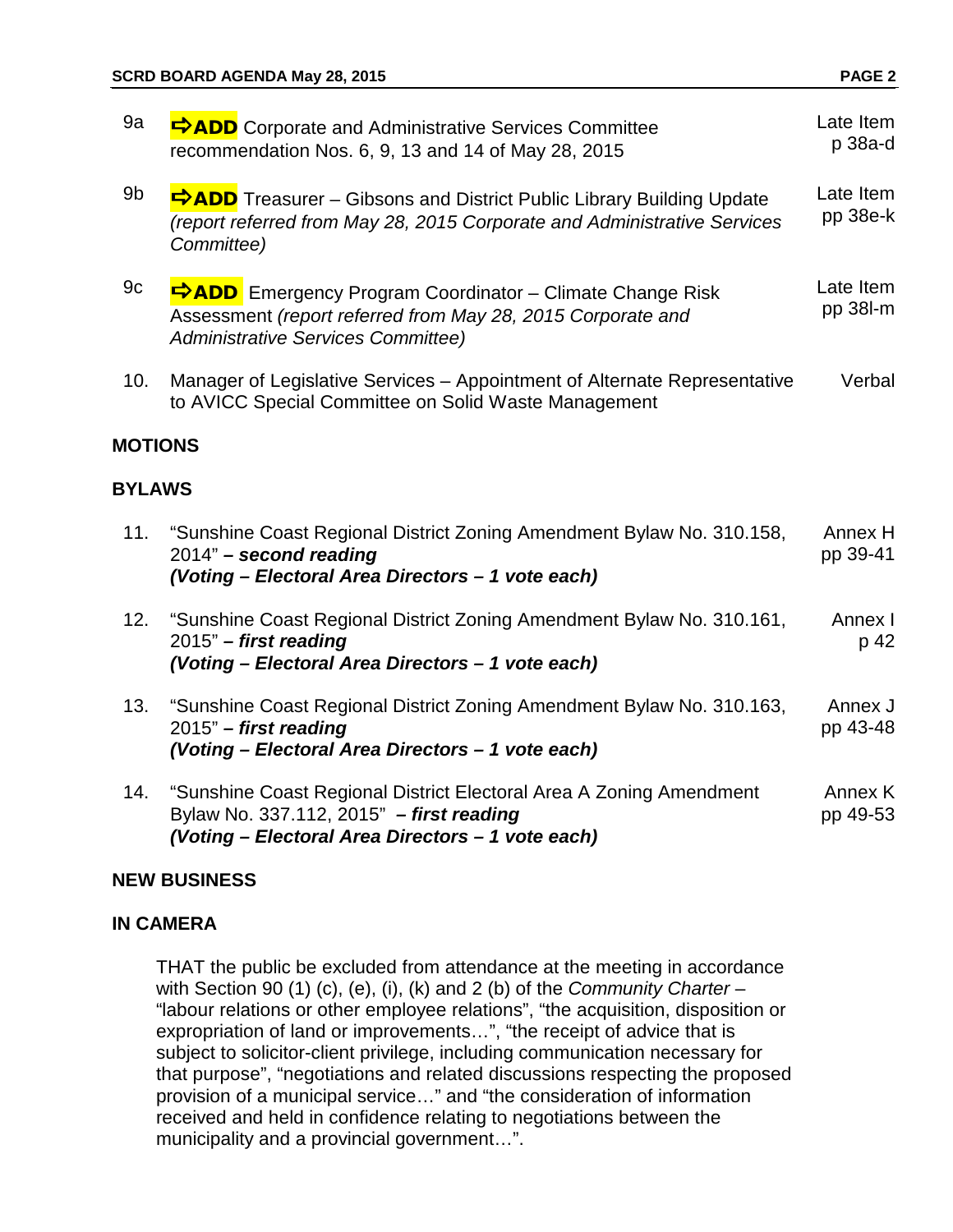### **Recommendation No. 6** *2015 Rural Areas' Grant-in-Aid Recommendations*

The Corporate and Administrative Services Committee recommended that the Administrative Assistant, Corporate Services' report titled "2015 Rural Areas' Grant-in-Aid Recommendations" be received;

AND THAT the funding recommendations as listed below be approved and granted to the recipients:

| <b>Applicant Name</b>                                                                         |       |
|-----------------------------------------------------------------------------------------------|-------|
| British Columbia Conservation Foundation (BCCF) for Sunshine Coast Wildlife<br>Project (SCWP) |       |
| <b>Cedar Grove Elementary Parent Advisory Committee</b>                                       |       |
| <b>Chinook Swim Club Society</b>                                                              | 800   |
| <b>Coast Arts Building School and Centre Society</b>                                          | 900   |
| <b>Coast Recital Society (The)</b>                                                            | 750   |
| Deer Crossing - The Art Farm: Imagination Network                                             | 800   |
| Deer Crossing - The Art Farm: Rainforest Circus Interactive                                   | 500   |
| Deer Crossing - The Art Farm: Synchronicity Festival                                          | 1,500 |
| <b>Egmont Community Club</b>                                                                  | 500   |
| Farm Gate Market (The)                                                                        | 500   |
| <b>Gambier Community Centre Society**</b>                                                     | 2,000 |
| <b>Gambier Island Conservancy</b>                                                             | 400   |
| <b>Gibsons Elementary School Parent Advisory Committee</b>                                    |       |
| <b>Gibsons Landing Heritage Society</b>                                                       |       |
| Gibsons Public Art Gallery (GPAG): Art Stroll                                                 |       |
| Gibsons Public Art Gallery (GPAG): Renovations                                                |       |
| Halfmoon Bay Childcare Centre Society                                                         |       |
| <b>Hopkins Landing Heritage Path Society</b>                                                  |       |
| <b>Huckleberry Coast Childcare Society</b>                                                    |       |
| Pender Harbour Advisory Council (Society)                                                     |       |
| Pender Harbour and District Chamber of Commerce: Shop Locally                                 |       |
| <b>Pender Harbour Community Club</b>                                                          |       |
| Pender Harbour Living Heritage Society                                                        |       |
| <b>Pender Harbour Music Society</b>                                                           | 3,000 |
| Restorative Justice Program of the Sunshine Coast                                             |       |
| <b>Roberts Creek Arts Festival Society</b>                                                    |       |
| Roberts Creek Community Association: Roberts Creek Downtown Pathway                           |       |
| <b>Gardens Group</b>                                                                          |       |
| Roberts Creek Community Association: Roberts Creek Hall                                       |       |
| Roberts Creek Earth Day Organization                                                          |       |
| <b>Roberts Creek Mandala Society</b>                                                          |       |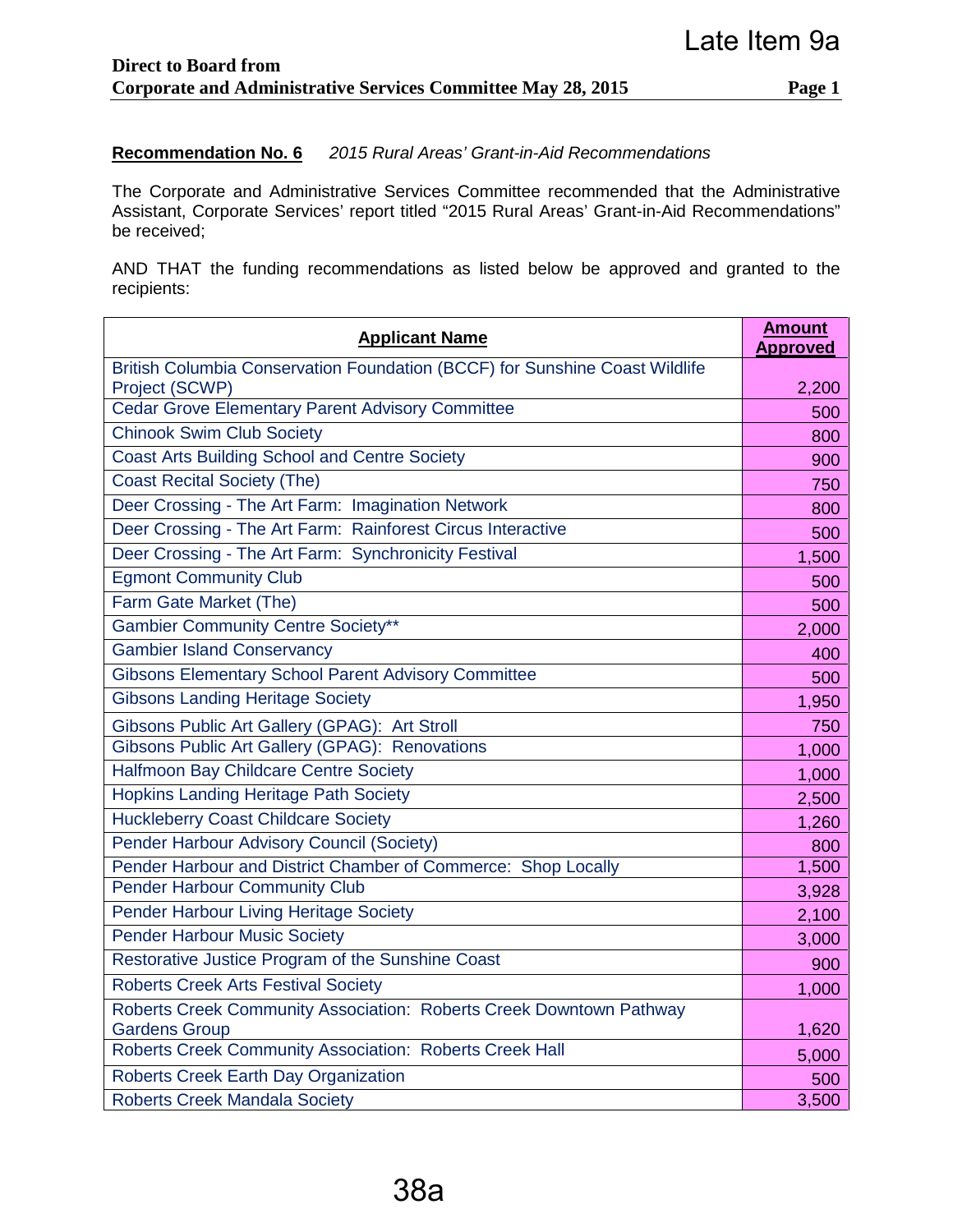| Royal Canadian Legion Branch #112 Pender Harbour                                                                |     |
|-----------------------------------------------------------------------------------------------------------------|-----|
| Ruby Lake Lagoon Nature Reserve Society**                                                                       |     |
| <b>Special Olympics BC Sunshine Coast</b>                                                                       |     |
| <b>Suncoast Woodcrafters Guild</b>                                                                              |     |
| <b>Sunshine Coast Arts Council</b>                                                                              |     |
| Sunshine Coast Clear Air Society (The)**                                                                        |     |
| Sunshine Coast Community Services Society: Cold Weather Shelter                                                 |     |
| Sunshine Coast Community Services Society: Parent and Tot Drop-in                                               | 300 |
| Sunshine Coast Community Services Society: Police Based Victim Services                                         |     |
| Sunshine Coast Driftwood Players Society for Driftwood Theater School                                           |     |
| <b>Sunshine Coast Driftwood Players</b>                                                                         |     |
| Sunshine Coast Festival of the Written Arts                                                                     |     |
| <b>Sunshine Coast Jazz and Entertainment Society</b>                                                            |     |
| Sunshine Coast Marine Rescue Society for Royal Canadian Marine Search and<br><b>Rescue Halfmoon Bay Unit 12</b> |     |
| <b>Sunshine Coast Quilters' Guild</b>                                                                           |     |
| Sunshine Coast Sea Cavalcade Society                                                                            |     |
| <b>Sunshine Coast Sockeye Water Polo</b>                                                                        |     |
| <b>Sunshine Coast Spinners' and Weavers' Guild</b>                                                              |     |
| <b>Sunshine Coast VegFest</b>                                                                                   |     |
| Tetrahedron Ski Club DBA Tetrahedron Outdoor Club                                                               |     |
| <b>Welcome Beach Community Association</b>                                                                      |     |

### **Funding Granted through Economic Development**

| <b>Applicant Name</b>                                   |  |
|---------------------------------------------------------|--|
| Sustainable Local Economic Development in Roberts Creek |  |

AND THAT the applicants be advised of the results of their applications;

AND THAT award payments be distributed on August 1, 2015;

AND THAT the Roberts Creek Mandala Society Rural Areas' Grant-in-Aid be paid prior to the August 1 policy date;

AND FURTHER THAT this recommendation be forwarded to the May 28, 2015 Regular Board meeting for adoption.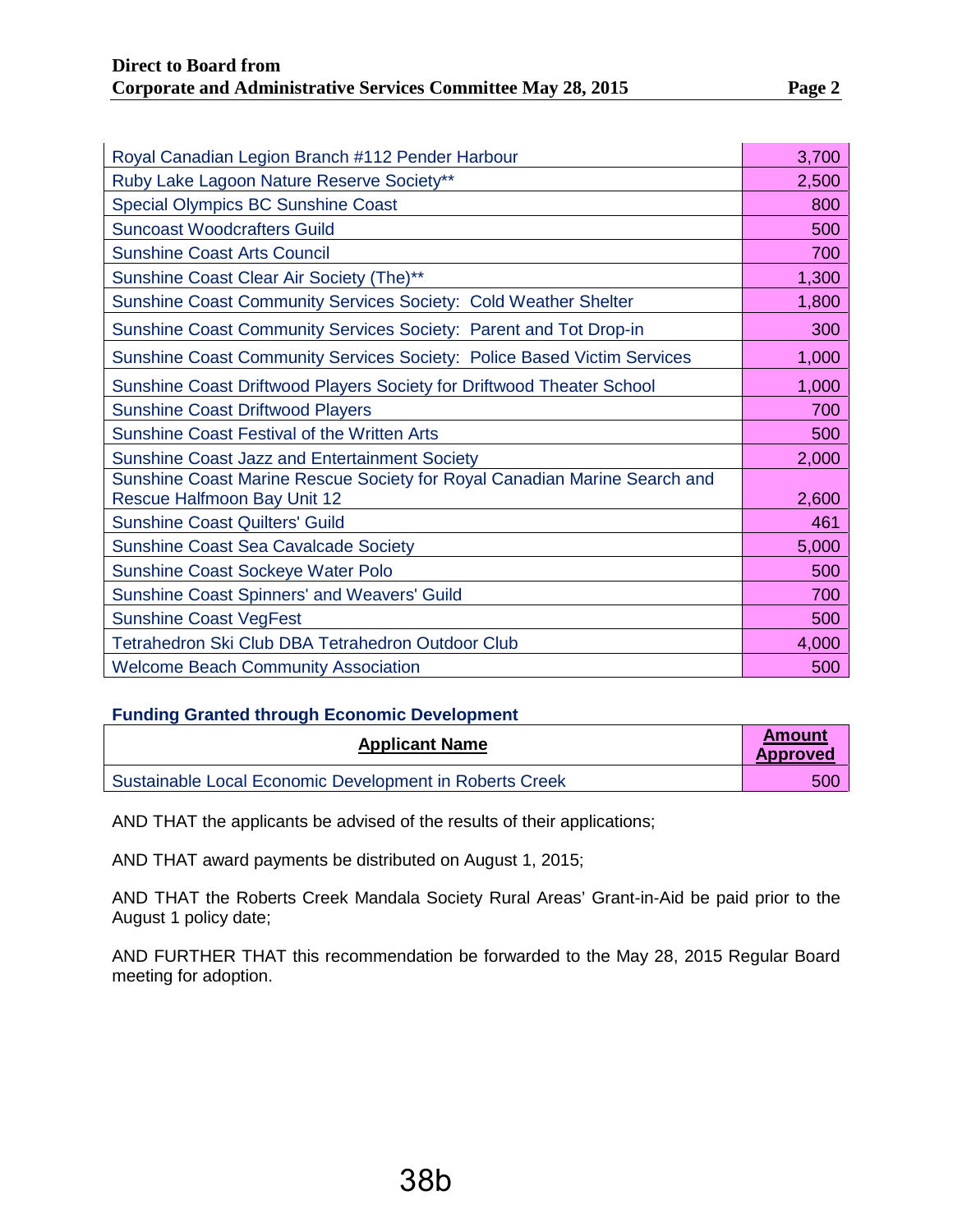**Recommendation No. 9** *Environmental Protection Notice for Burn Permit: Cloutier Holdings Inc.*

The Corporate and Administrative Services Committee recommended that the Planning Technician's report titled "Environmental Protection Notice for Burn Permit by Cloutier Holdings Inc. at 2224 Field Road, Sechelt, BC" be received;

AND THAT the comments, as follows, be forwarded to the applicant's agent, with a copy to the Regional Manager, BC Environmental Protection Branch:

- The Ministry of Environment should require the applicant to explore all possible options to reduce, reuse or recycle as much of the material as possible, including composting and wood chipping, and even alternative energy sources.
- Staff note that ash from the burn operation cannot be disposed of at the Sunshine Coast Regional District (SCRD) Landfill. The applicant should address how ash and any other non-combustible material will be disposed of.
- Bringing in materials from off-site compromises control over the type of materials to be burned. The SCRD would like assurance that the burn materials will not include the more toxic 'prohibited materials' as listed within the Open Burning Smoke Control Regulation.
- If the application is permitted, the burning should be timed during April 1 to 15 and October 15 to November 15, and then the Ventilation Index is "good", to be consistent with the Roberts Creek and Halfmoon Bay smoke control bylaws.
- The Ministry of Environment should request a statement from the applicant, before each bi-annual burning event, describing in adequate detail the type and amount of material to be burned, and require that air quality in the vicinity of the burning activity be monitored and reported on.

AND FURTHER THAT this recommendation be forwarded to the May 28, 2015 Regular Board Meeting for adoption.

**Recommendation No. 13** *Canada 150 Community Infrastructure Program Launch in Western Canada*

The Corporate and Administrative Services Committee recommended that the News Release from the Government of Canada's Western Economic Diversification Canada regarding the launch of Canada 150 Community Infrastructure Program in Western Canada be received;

AND THAT staff apply to the Canada 150 Fund for the Community Recreation Facilities Project;

AND FURTHER THAT this recommendation be forwarded to the May 28, 2015 Regular Board Meeting for adoption.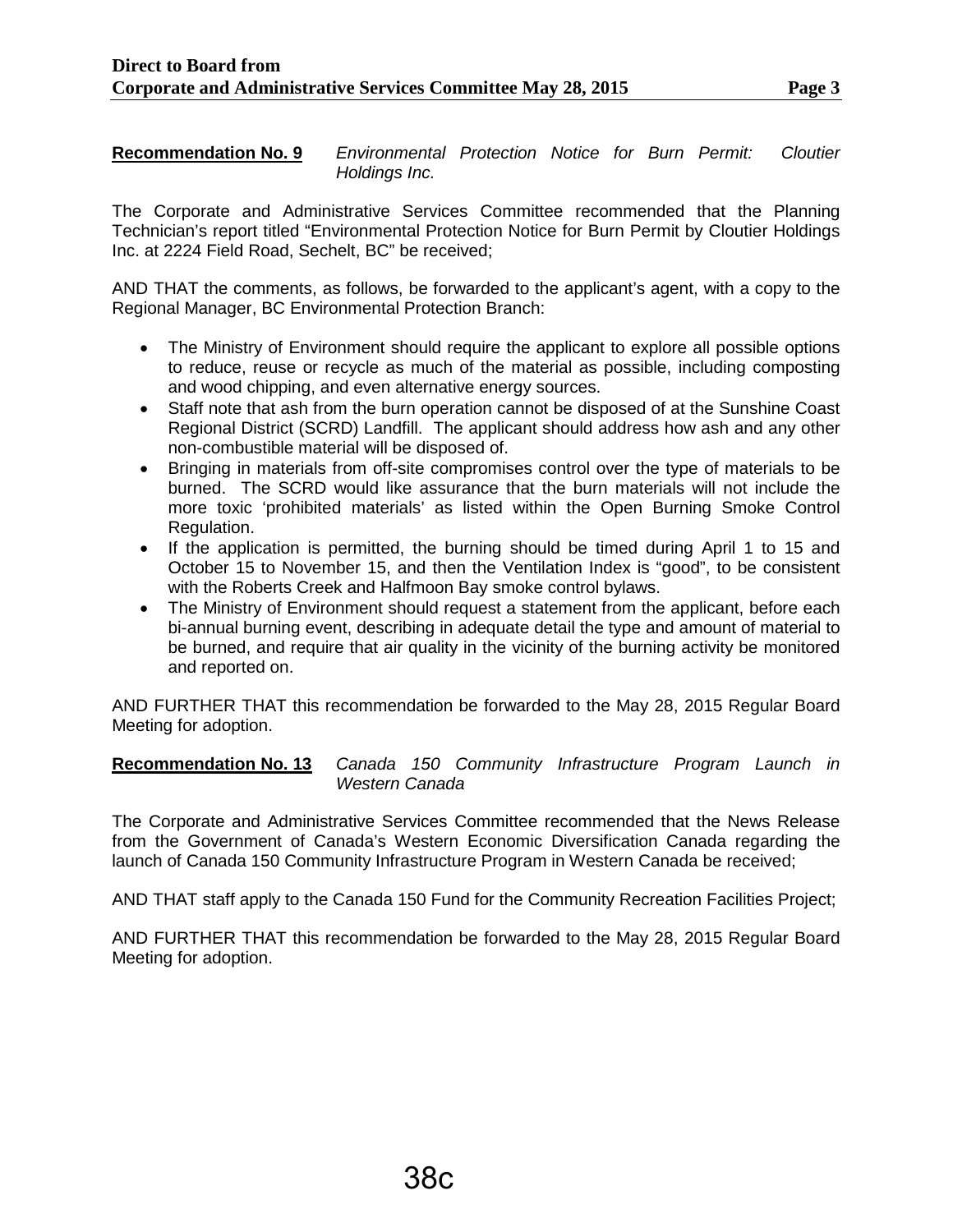**Recommendation No. 14** *Canada 150 Community Infrastructure Program Launch in Western Canada*

The Corporate and Administrative Services Committee recommended that staff apply to the Canada 150 Fund for the Gibsons and District Public Library Facility Upgrades;

AND FURTHER THAT this recommendation be forwarded to the May 28, 2015 Regular Board Meeting for adoption.

*Director Milne opposed.*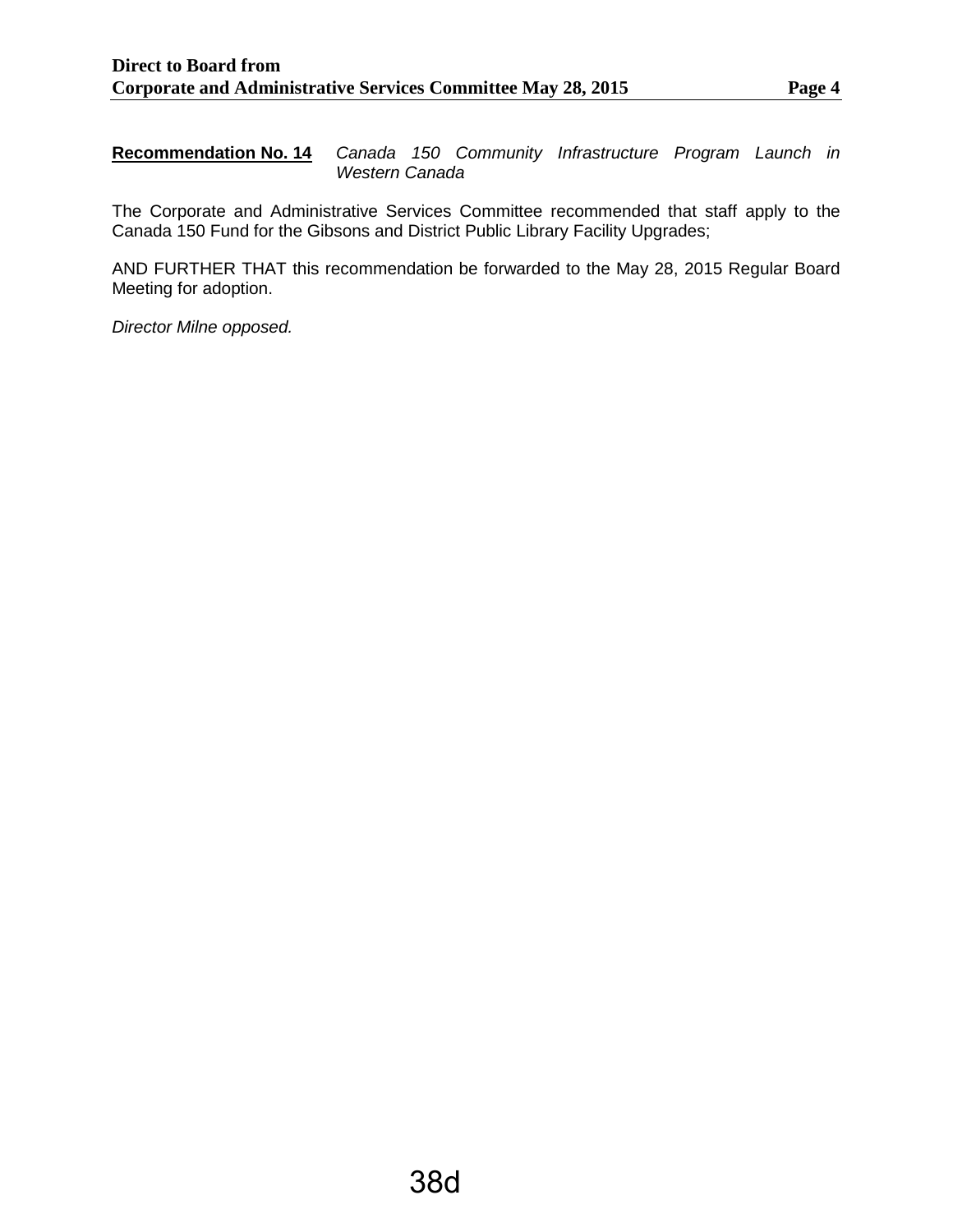# **SCRD STAFF REPORT**

| <b>DATE:</b> | May 20, 2015                                                 |
|--------------|--------------------------------------------------------------|
| TO:          | Corporate & Administrative Services Committee - May 28, 2015 |
| <b>FROM:</b> | <b>Tina Perreault- Treasurer</b>                             |
| RE:          | <b>Gibsons &amp; District Public Library Building Update</b> |

#### **RECOMMENDATION**

**THAT the Treasurer's report regarding "Gibsons & District Public Library Building Update" be received.** 

#### **BACKGROUND**

The following motion (211/15) was passed at the May 14, 2015 Regular Board meeting, excerpt below:

#### **Recommendation No. 2** *Gibsons and District Public Library Building Repairs*

THAT the Treasurers' report titled "Gibsons and District Public Library Building Repairs" be received;

AND THAT staff engage consultants to develop a scope of work and RFP for the immediate building repairs as outlined in the facility audit;

AND THAT a detailed review of the GDPL building structure be conducted to determine roof replacement options and the load capacity for the option of adding another storey;

AND FURTHER THAT staff report back to a future Corporate and Administrative Services Committee meeting with the final scope, costs, and the projected debt servicing requirements.

#### **DISCUSSION**

To date, staff have engaged contractors to begin establishing a scope of work for the immediate repairs. The most critical item to address is the roof replacement and preliminary estimates project the cost to be in the range of \$250,000 to \$300,000.

Initial consultation with structural engineers have determined that best case scenario for the current building could only support the addition of office space, which would allow for minimum use. This would not permit *public assembly* such as a community use room, or for additional *book storage*. Light storage could be permitted, but would have to be clearly defined based on building code. The structural engineer has yet to confirm if the footings of the building could support this additional load, as well as what may be feasible in the future.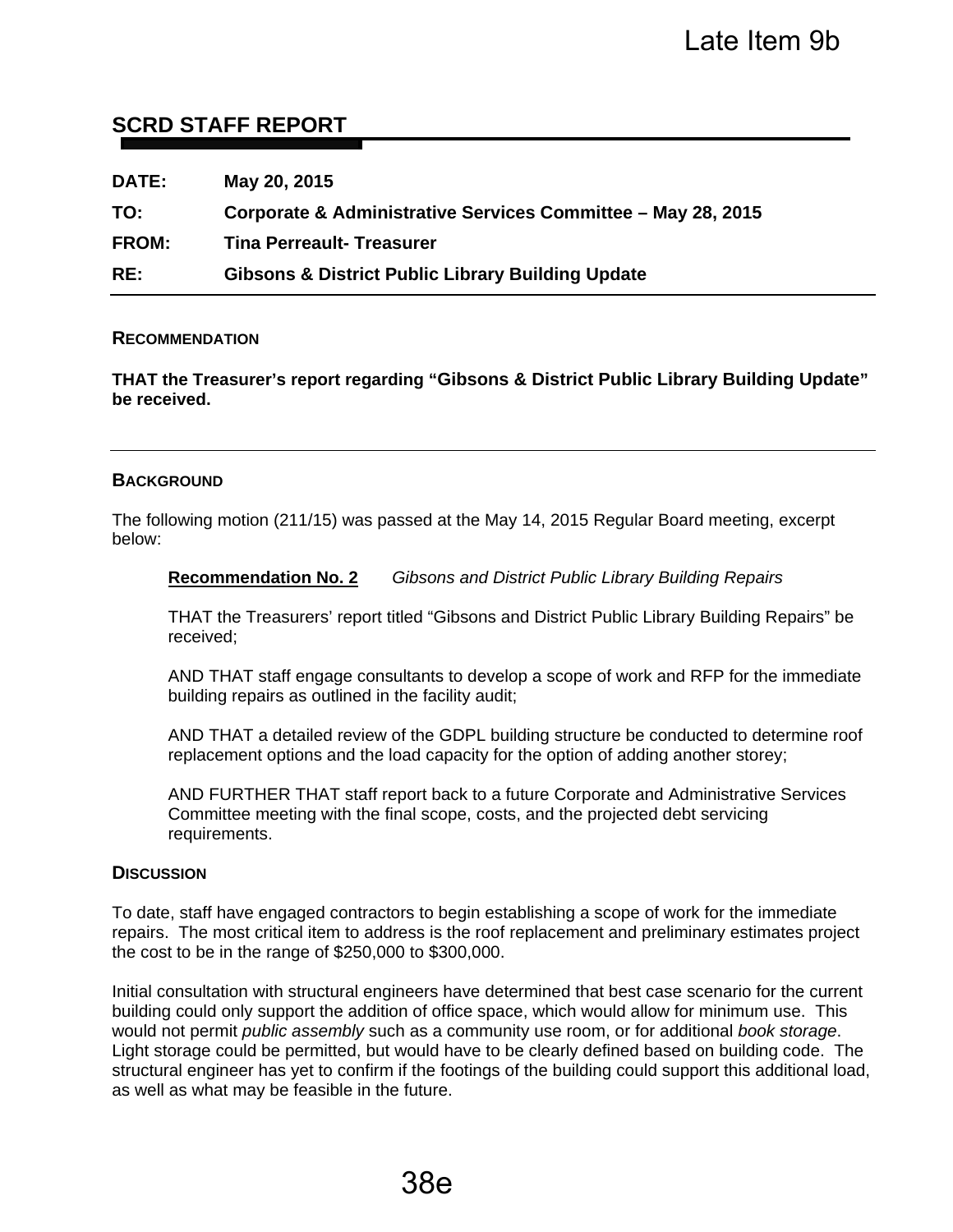If the Board would like to continue with exploring a second storey, a more detailed structural review, architectural design, and cost estimates would be needed. This is projected to cost \$20,000 and a 2015 Financial Plan amendment would be required. Capital reserves cannot be used for consultants as this is considered feasibility and not a capital project yet. Therefore, these costs would be recovered through taxation in 2016. Staff would aim to have a report to the July 2015 Corporate & Administrative Services Committee, but could be as late as September 2015 (Board vacation in August) depending on consultant's availability.

Consultant costs of approximately \$15,000 would also be required to develop a comprehensive scope of work to issue a Request for Proposal (RFP) for the roof and other building repairs. Staff do not recommend expending funds to develop a RFP if a second storey will be added in the near future. The concern is that any delay with the roof replacement risks additional structural damage and patching the roof of existing leaks will not be guaranteed.

Staff are seeking the Boards direction on how they would like to proceed with these options. If the Board choses to proceed exploring both options simultaneously per the May 14<sup>th</sup> Board motion, a 2015 Financial Plan amendment of \$35,000 for professional fees is required and will be funded as a required revenue in 2016 (recovered through 2016 taxation).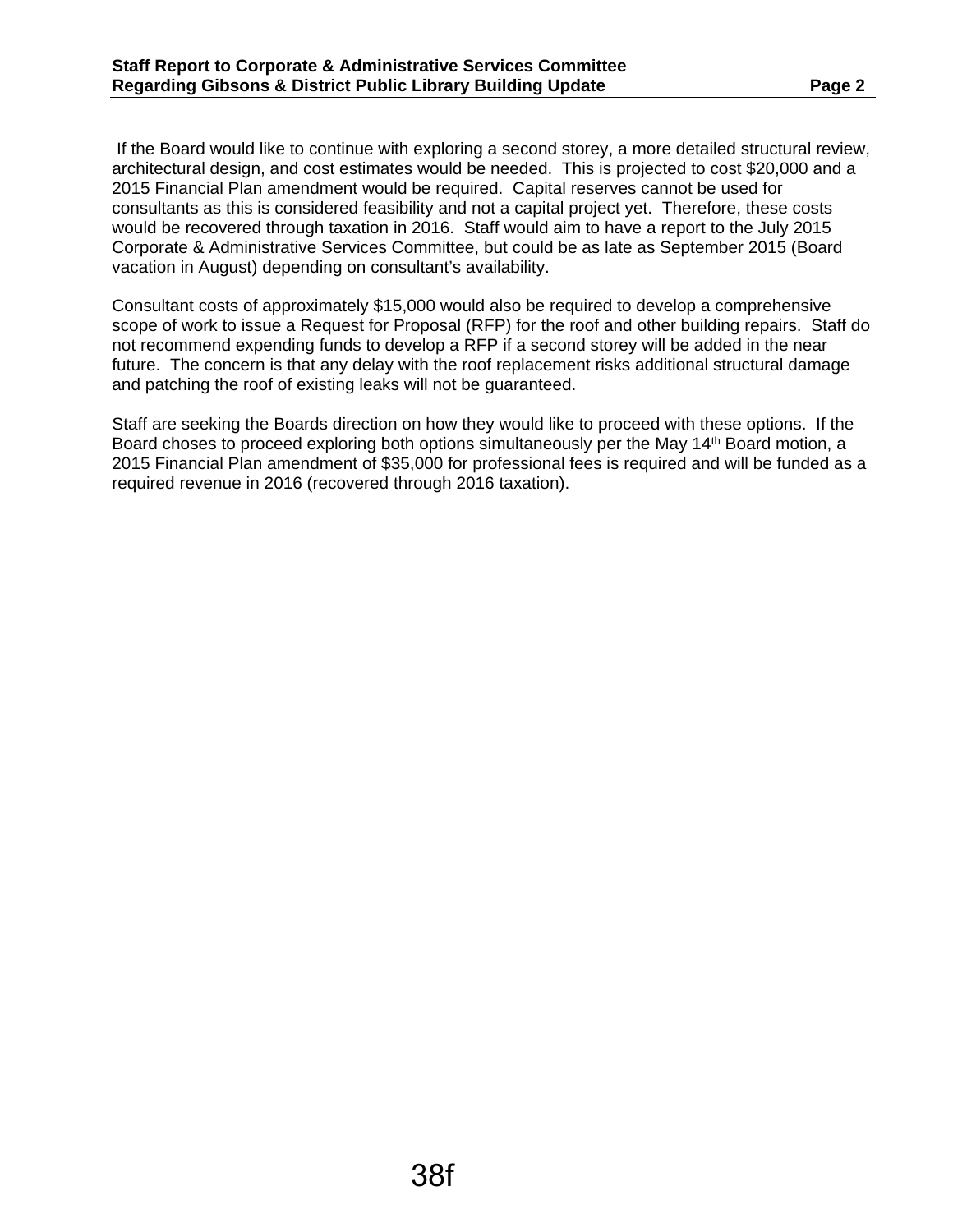

May 27, 2015

Ken Robinson Manager Facility Operations Recreation Services Sunshine Coast Regional District 1975 Field Road Sechelt BC V0N 3A1

Re: Gibsons Public Library Preliminary Feasibility Report

Dear Mr. Robinson,

As mandated by Tina Perreault, we have completed our preliminary check of some of the existing Library footings for present loads and any reserve capacities to determine if they could support additional loading as a result of the proposed construction of a second storey to the building. Footings under the interior of the building are the most difficult to access and remediate so these were our first concern. In addition to this, several steel beams supporting the existing roof were checked for present design loads and reserve capacities.

## **Executive Summary**

Results so far indicate that the present roof can be converted to usable space although this space would need to be confined to office space or study / reading rooms and not used for book stacks or storage. The new roof to cover this space would involve full span trusses approximately 65' long so that no future roof loads fall to interior footings.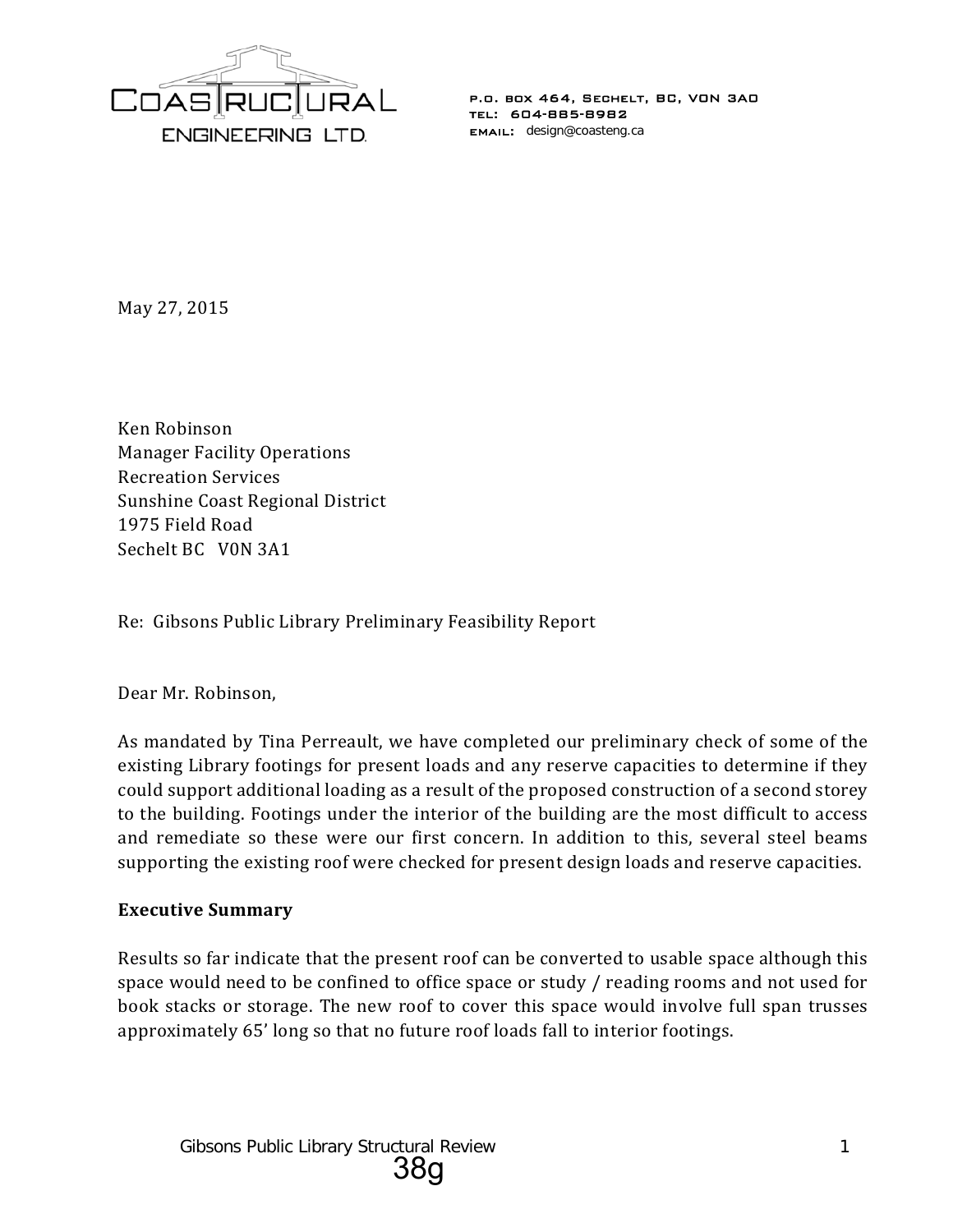

## **Interior Footings**

Two main interior footings were checked for present dead and live loads. The largest column footing at Grids D/2 appears to have about 65% usage with a 35% reserve capacity. This would normally be a positive result but additional loads will be limited by the present roof structure and slab bands as seen below. A second somewhat smaller column footing at Grids C/3 was similarly checked and found to be at 88% usage with a reserve capacity of about 12%. Further checks of other footings would most likely reveal varying reserve capacities so that future loading would have to be shared strategically so as not to overload any of the footings or slab bands.

## **Present Roof Structure**

The largest steel roof beams on Grids C & D are identical 18" deep beams. When comparing the longest of the spans having the widest supported area to the shortest span with the narrowest supported area we find that the hardest working (longest span) beam is stressed 76% more than the shortest span. The reserve capacities vary from approximately 112 pounds per square foot for the shortest spanning member to about 11 pounds per square foot for the longest spanning members.

Design live loading prescribed by our building codes for ground floor offices is 100 pounds per square foot, second floor offices at 50 psf, assembly spaces at 100 psf and library book stacks at 150 psf. Given that the design live load for the present roof is approximately 46 psf it is apparent that the only future live loading acceptable for the present roof structure as it becomes the floor for new space is the 50 psf allowed for second floor office space. It may be possible to use some of the space near the shorter span beams as assembly area (100psf) or study and reading rooms (60psf). A more detailed analysis of each area of the present roof structure will reveal which areas are candidates for these more demanding usages. Future intended usages must be carefully considered and coordinated.

Reinforcement of the steel beams is easily accomplished but increasing dead and live loadings would most likely involve adding more floor joists or small beams as the present open web steel joists spanning between the main beams are typically designed with close to 100% usage and could not tolerate additional loads by themselves.

Gibsons Public Library Structural Review 22

38h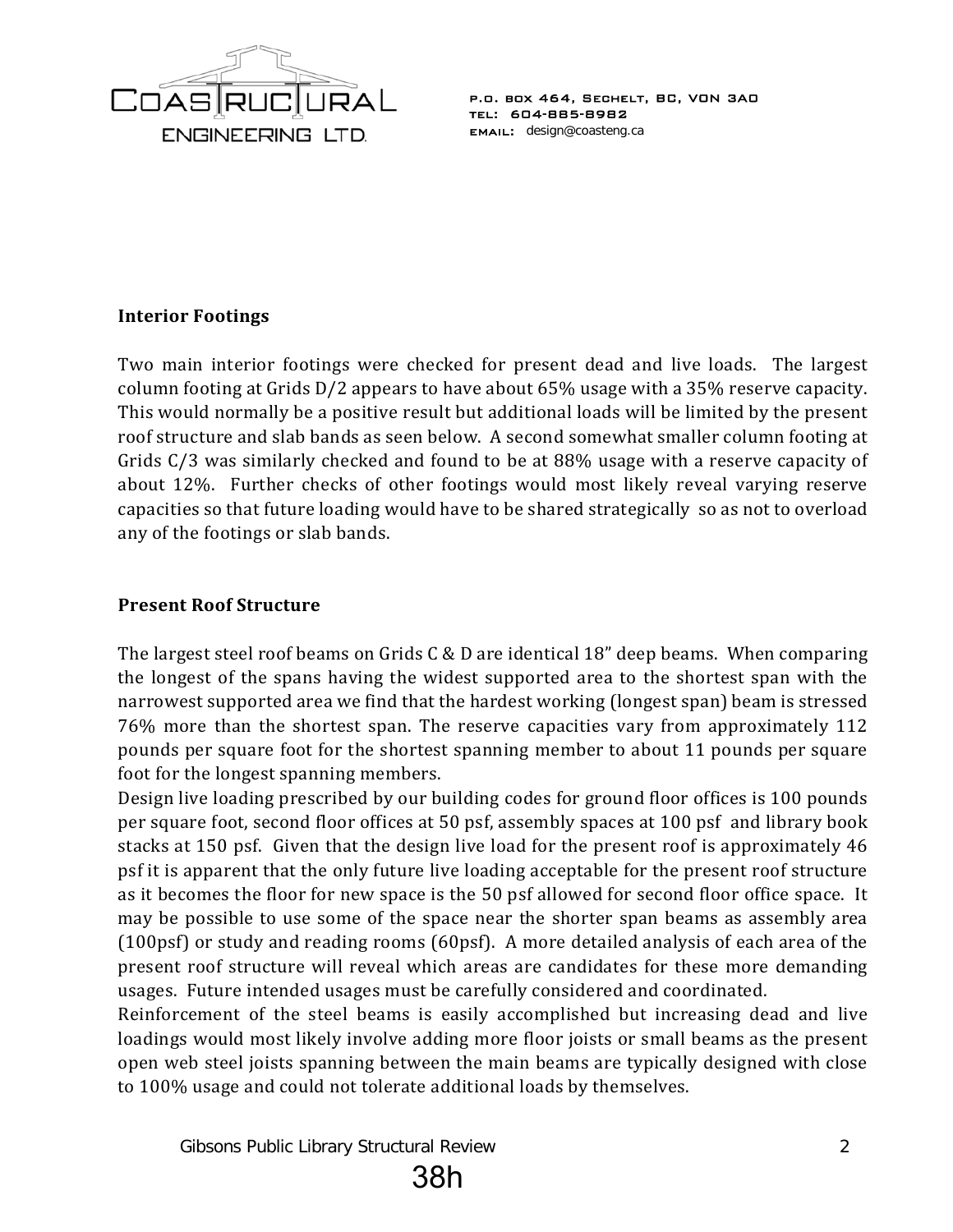

## **Future Roof Structure**

Since the existing interior footings are near full usage, it seems unlikely that any future second storey roof structure could use interior columns for support. Many of the roof columns are supported on slab bands. Please read below for further reason to avoid loading interior columns. The reserves now present in the interior footings may be used up in adapting the existing roof for future use with the removal of some of the roofing materials and replacement with other materials to satisfy architectural and code requirements. We would recommend that the new roof structure span between existing exterior footings on Grids A & F. The new second storey would end at Grid E leaving a similar "atrium" upper opening which is present under the rear curved roof. Although there are varying reserves in these exterior footings, any remediation would be more easily done there due to their accessibility.

## **Slab Bands**

The concrete slab at the main floor level is a combination of slabs and slab bands. Slab bands are wide flat beams visible as thickenings or deeper slabs when viewed from below. They typically carry distributed dead and live loads such as the slab itself and the people and book loads above. When columns supporting upper floors or roofs stack upon lower columns additional upper floor loads affect only the columns they rest on and their associated footings. In this case 6 of the 11 roof interior columns are supported on slab bands where no columns are directly beneath. The slab bands carry the load like beams to nearby columns. Additional loads from above will increase stresses in the slab bands. These slab bands have not been checked as part of this mandate and require a more detailed analysis. It would be expected that they would not have enough reserve capacities to support new roof structure. Increasing loads at the present roof level to accommodate the new floor usage would most likely utilize any reserves in the slab bands. Several remediation schemes are available but interior footings would still be limiting. Further analysis is required.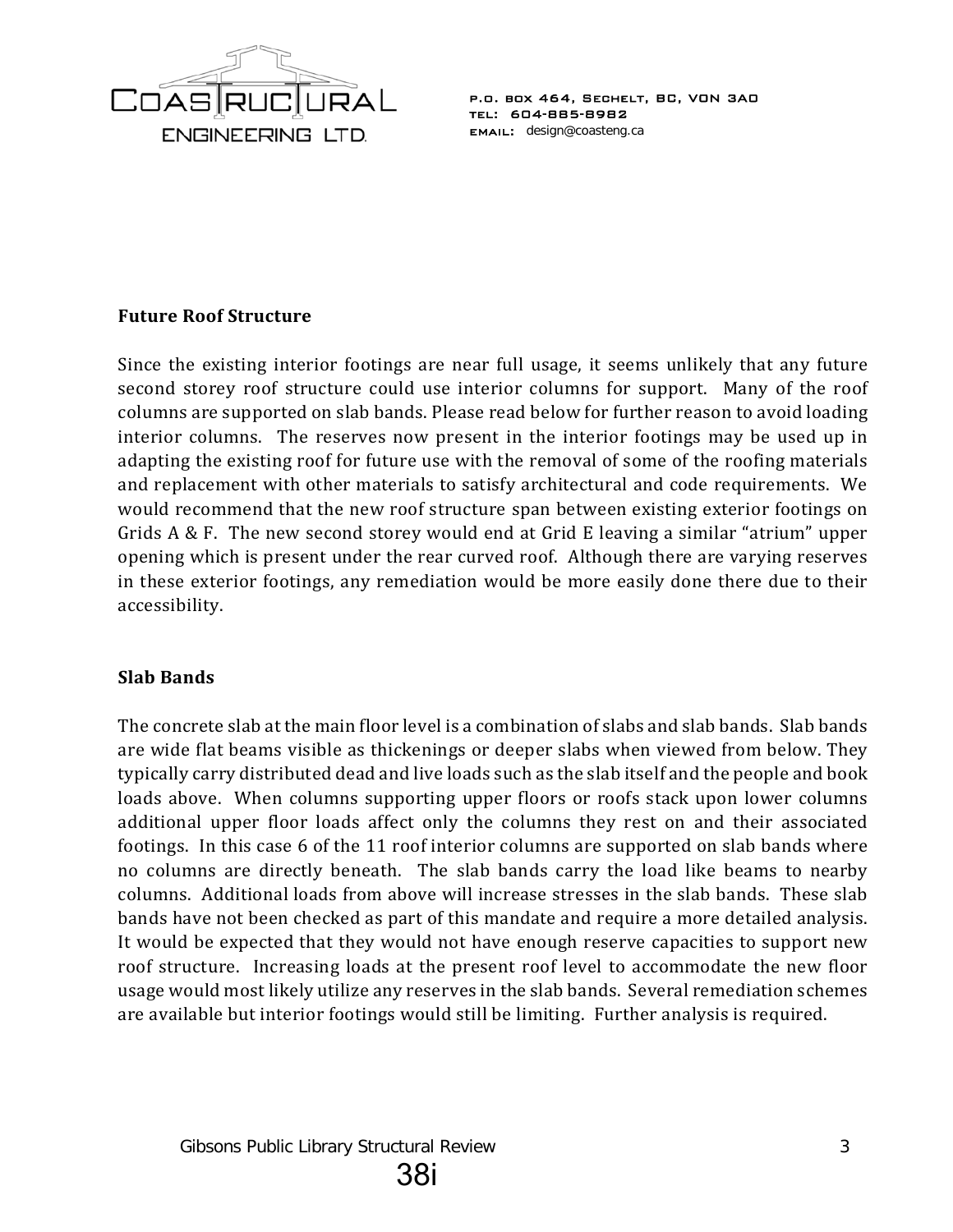

### **Other Concerns**

The proposed construction would render the present library space unusable for the duration and the relocation/protection of existing contents will present their own logistics.

We hope that this short report meets your present requirements with respect to the planning of the future of your library and we remain at your service.

Yours truly,

Dean G. Dugas for COASTRUCTURAL ENGINEERING LTD

Gibsons Public Library Structural Review 4

38j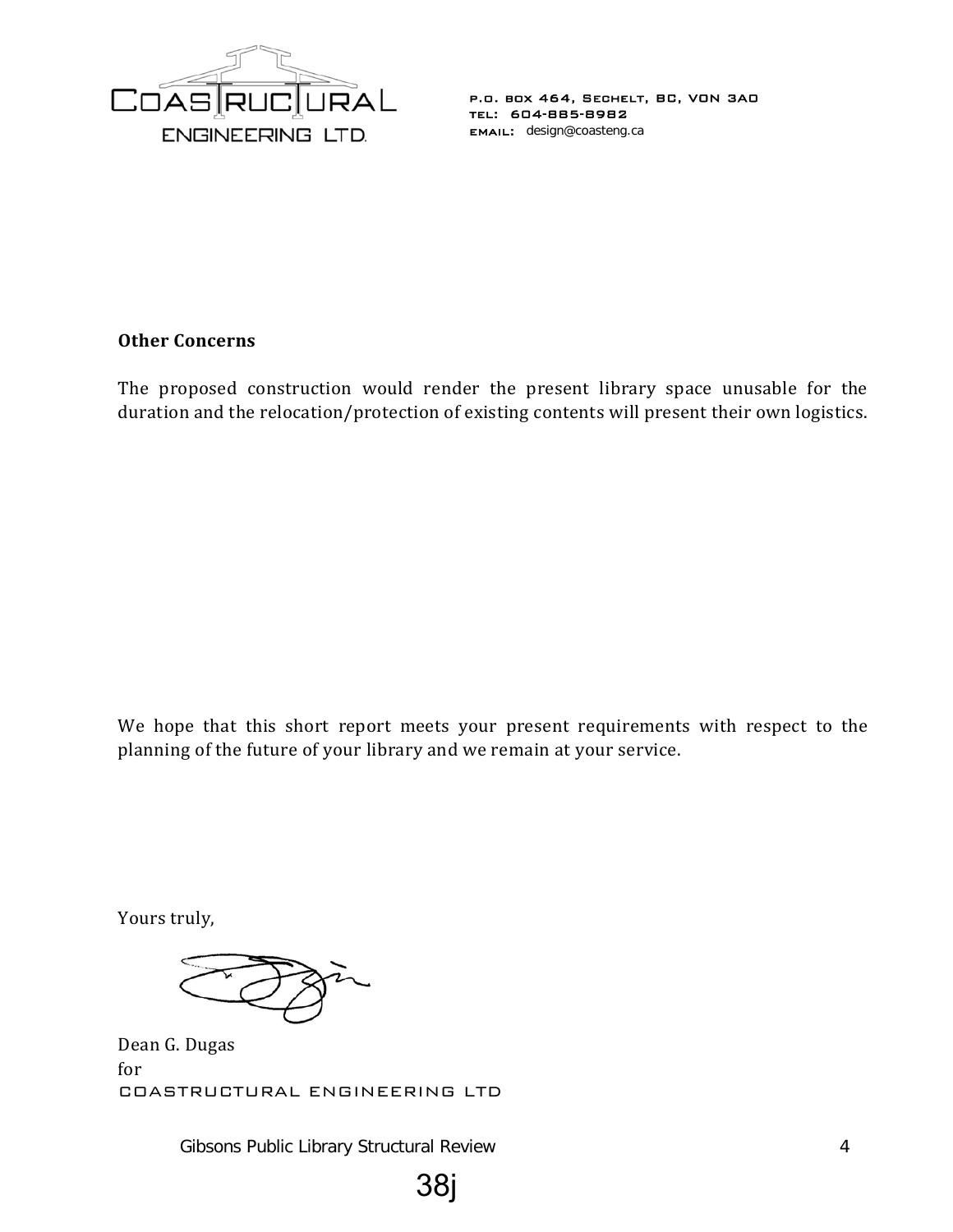# **511. Regulations for Sub-area I**

- (1) The *building height* must not exceed 6.0 m (19.7 ft) from the *average natural grade* of the sidewalk on the uphill side of the site for a maximum of 60 percent of the front *building* face, and must not exceed 3.6 m (11.8 ft) from the *average natural grade* of the sidewalk on the uphill side for the remainder of the front *building* face.
- (2) Any gabled roofs higher than the 3.6 m (11.8 ft) maximum must be designed such that roof ridges are perpendicular to South Fletcher Road, except where required between gables.
- (3) Any *building* must be contained within a *Highest Building Face Envelope* at a height of 6.5 m (21.3 ft).
- (4) *buildings* or *structures* must be sited no closer to a *rear lot line* than 3.0 m (9.8 ft), nor closer to a *front lot line* than 3.0 m (9.8 ft).

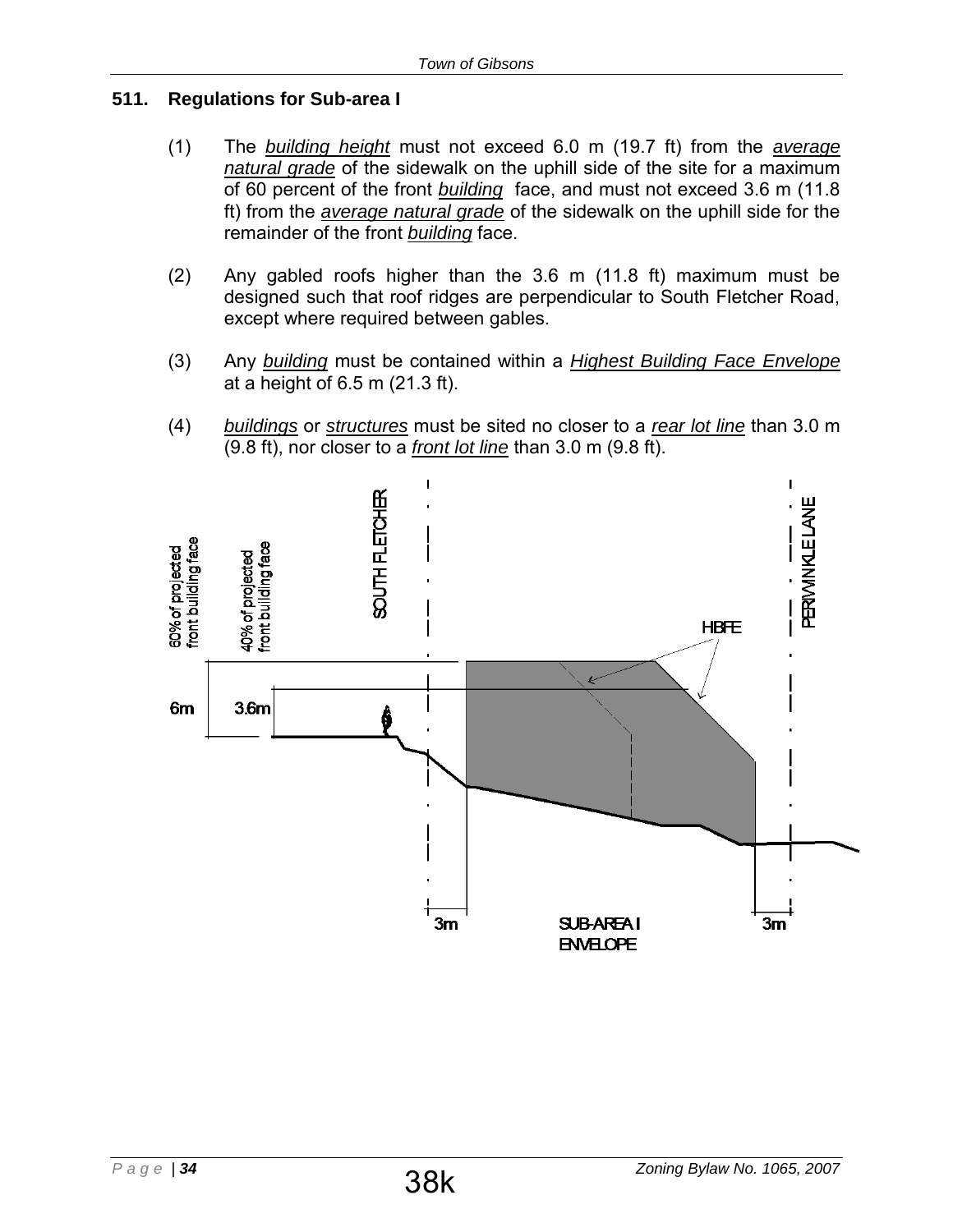# **SCRD STAFF REPORT**

| May 21, 2015                                                   |
|----------------------------------------------------------------|
| Corporate and Administrative Services Committee - May 28, 2015 |
| <b>Bill Elsner Emergency Program Coordinator</b>               |
| <b>CLIMATE CHANGE RISK ASSESSMENT</b>                          |
|                                                                |

#### **RECOMMENDATION(S)**

THAT the Emergency Program Coordinator's report titled "Climate Change Risk Assessment" be received;

AND THAT a letter be written in support of Dr. Nathan Vadeboncouer and his proposal to develop a climate change risk assessment tool for local governments;

AND FURTHER THAT this recommendation be forwarded to the May 28, 2015 Regular Board meeting for adoption.

#### **BACKGROUND**

The Hazard Risk Vulnerability Analysis (HRVA) for the Sunshine Coast was completed in 2006. The impacts of climate change were only referenced briefly as "Global Warming" in the original document. In the past 9 years the impacts of climate change have been extensively researched.

#### **DISCUSSION**

#### **Climate change risk project summary**

British Columbia is a leader in Canada in identifying and planning for climate change. Much work has been done over the past five years to identify the biophysical effects of climate change in the province and to assess, on a broad scale, the impact these effects will have on communities, ecosystems, and the local and provincial economies. Although climate change presents risks to health, safety and the economy, relatively little work has been done to identify how climate risks are likely to affect individual communities across the province. We are developing a proposal for funding for a project that will mobilize the existing information and translate it into community-level impacts.

Our aim is to assist local governments in identifying and understanding the impacts of climate change on their communities and regions. This project will result in two deliverables:

- A template for using existing data on climate change to identify climate change risks to municipal operations and to constituents.
- A template for integrating these risks into Hazard, Vulnerability and Risk Assessment (HRVA) reports.